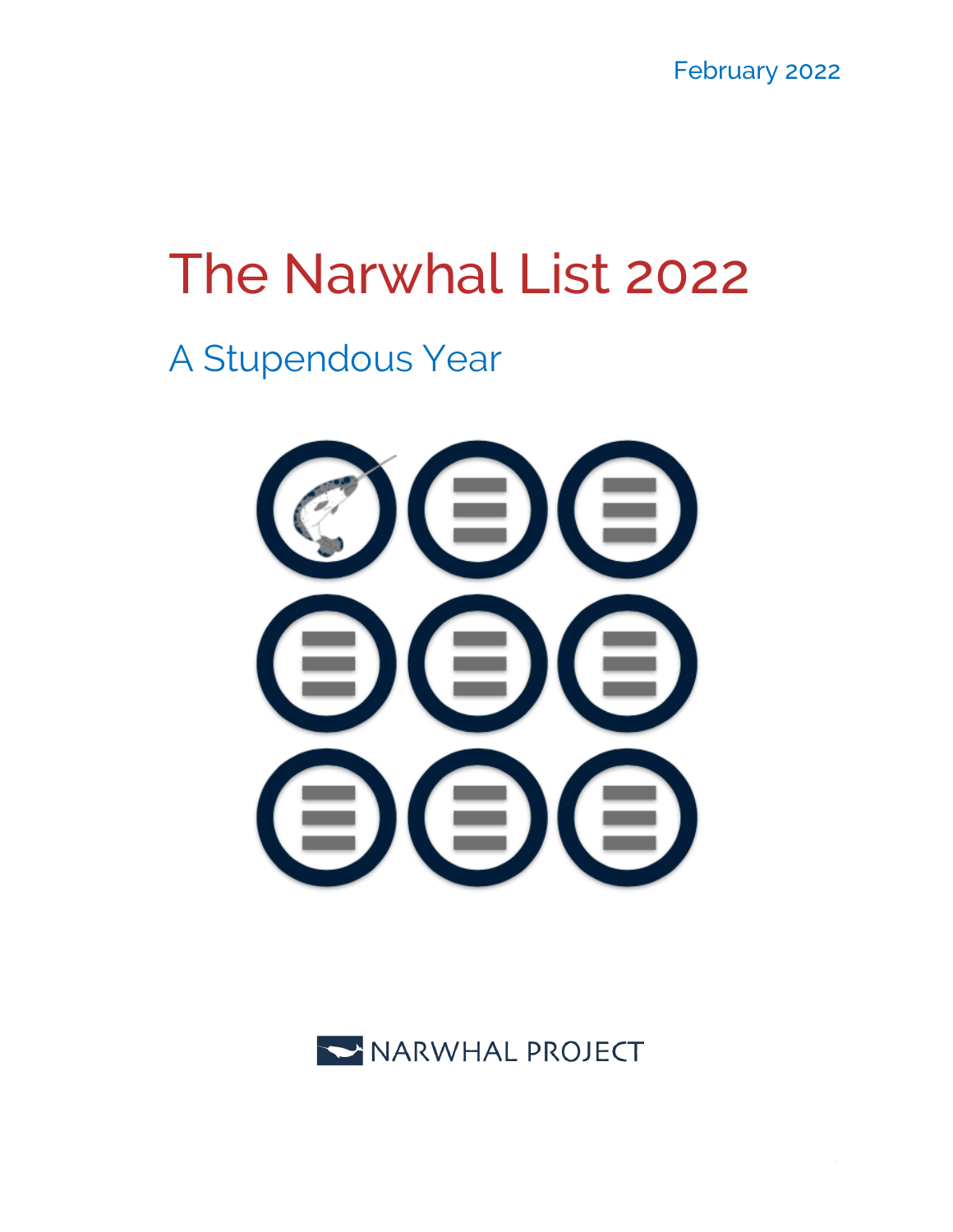# The Narwhal List

2021 was an incredible year for Canadian Narwhals. In particular, eight companies from last year's list went public. (Mindbeacon, Coveo, Dialogue, D2L, Thinkific, Q4, Medavail, Li-cycle).

In a reversal of a long term trend, only two companies were sold. (Ecobee and Precision Nano)

And in a big huge breakthrough, eight became Unicorns to join Applyboard. (PointClickCare, 1Password, Clio, Ada, Assent Compliance, Hopper, Trulioo) (There are a further 5 that didn't make the cut-off for last years' Narwhal List that are also now Unicorns.)

The full list is published at narwhalproject.org/narwhal-list/

| <b>Rank</b>    | <b>Company</b>            | <b>Founded</b> | <b>Total Funding</b><br>(SUS) | Scale-Up<br><b>Score</b> | <b>City</b> |
|----------------|---------------------------|----------------|-------------------------------|--------------------------|-------------|
| 1              | Dapper Labs               | 2018           | 607,450,000                   | 192.7                    | Vancouver   |
| $\overline{2}$ | Wealthsimple              | 2014           | 900,409,434                   | 168.2                    | Toronto     |
| 3              | ApplyBoard                | 2015           | 483,480,000                   | 142.2                    | Waterloo    |
| 4              | Clearco                   | 2015           | 681,535,950                   | 140.2                    | Toronto     |
| 5              | Neo Financial             | 2019           | 91,543,798                    | 112.9                    | Calgary     |
| 6              | Hopper                    | 2007           | 598,679,549                   | 91.5                     | Montreal    |
| 7              | Axelar                    | 2020           | 28,750,000                    | 84.2                     | Waterloo    |
| 8              | Hootsuite                 | 2008           | 299,900,000                   | 78.2                     | Vancouver   |
| 9              | <b>Notch Therapeutics</b> | 2018           | 86,000,000                    | 76.7                     | Toronto     |
| 10             | Geotab                    | 2000           | 0                             | 72.0                     | Mississauga |

### The 2022 Narwhal List

The Narwhal List identifies a set of private Canadian companies that are scaling successfully. These are the firms that have either used capital successfully to fuel their growth or have grown to a large size organically.

The Narwhal List sheds light on the ability of firms to scale up in an attempt to reach world-class status. The ranking system is derived from publicly available information and tracks all firms in the country with data in the public domain—not just those that elect to participate by revealing private revenue data. The Narwhal List enables businesses to benchmark themselves against other Canadian firms, Unicorns, and the competition. Since the Narwhal List includes the fastest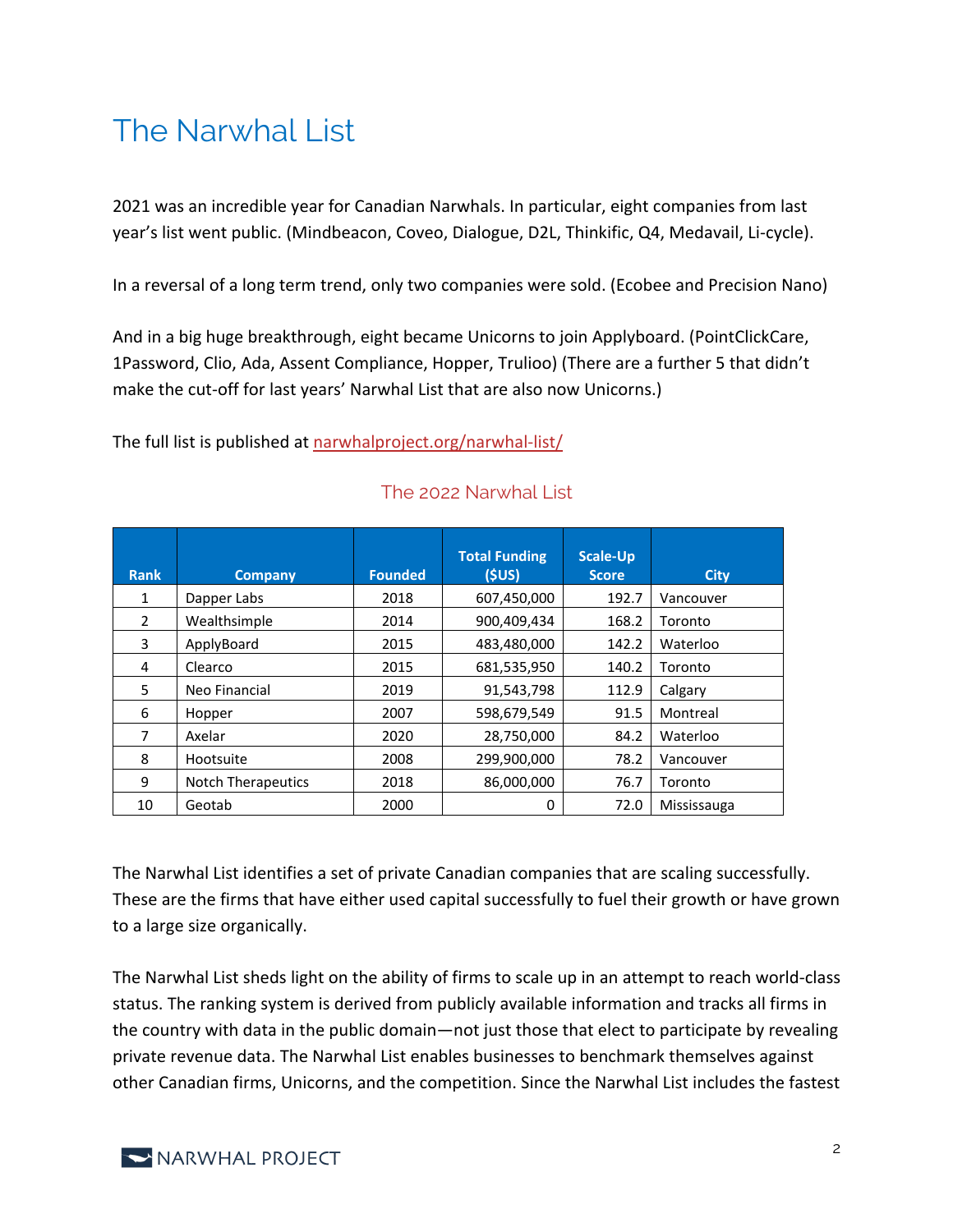scaling private technology firms, it is also a useful indicator for how Canada as a whole is faring in business incubation and growth.



As would be expected, the greatest number of companies on the list is from Toronto with substantial numbers coming from Montreal and Vancouver as well.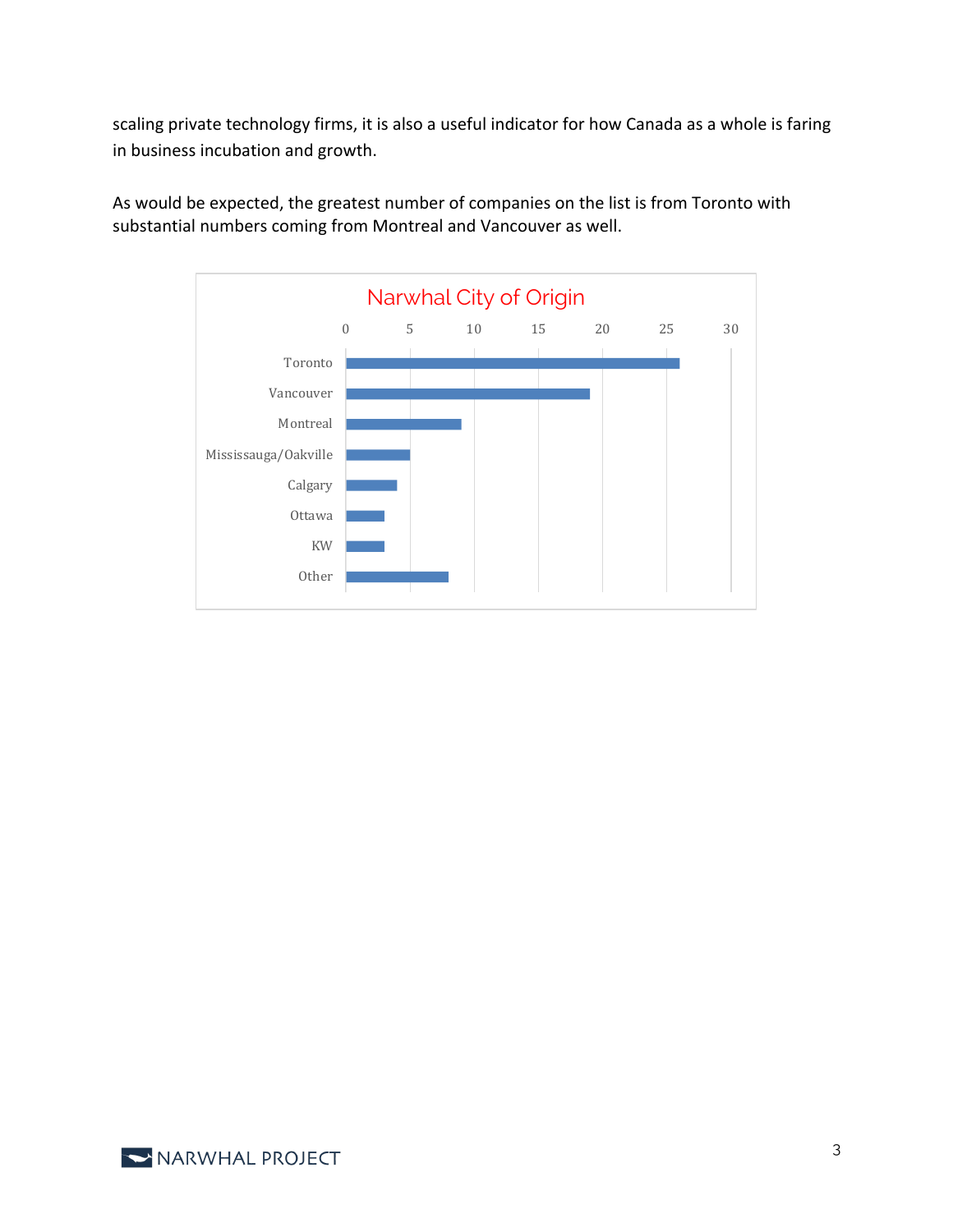## Unicorns

For the first time since starting the Narwhal List, we have separated those leading Canadian Companies that are Unicorns. This is worthwhile to do because we have grown from three Unicorns last year to 17 at this point in time.

### Unicorn Statistics

| <b>Statistics</b>      | 2021          | 2020       |
|------------------------|---------------|------------|
| Number of Unicorns     | 17            |            |
| Number raising funds   | 17            |            |
| Amount raised          | 3,290,659,000 | 70,000,000 |
| Average amount raised  | 219,377,000   | 70,000,000 |
| Average Scale-Up Score | 74.8          | 66.2       |

### Unicorns

| <b>Rank</b> | <b>Company</b>           | <b>Founded</b> | <b>Total Funding \$US</b> | <b>Scale Up</b><br><b>Score</b> | <b>City</b> |
|-------------|--------------------------|----------------|---------------------------|---------------------------------|-------------|
| 1           | Dapper Labs              | 2018           | 607,450,000               | 192.7                           | Vancouver   |
| 2           | Wealthsimple             | 2014           | 900,409,434               | 168.2                           | Toronto     |
| 3           | ApplyBoard               | 2015           | 483,480,000               | 142.2                           | Waterloo    |
| 4           | Clearco                  | 2015           | 681,535,950               | 140.2                           | Toronto     |
| 5           | Hopper                   | 2007           | 598,679,549               | 91.5                            | Montreal    |
| 6           | Ada                      | 2016           | 190,620,620               | 67.6                            | Toronto     |
| 7           | Trulioo                  | 2011           | 474,765,412               | 66.8                            | Vancouver   |
| 8           | Tenstorrent              | 2016           | 234,549,999               | 65.9                            | Toronto     |
| 9           | Nexii                    | 2019           | 85,000,000                | 64.9                            | Vancouver   |
| 10          | PointClickCare           | 1995           | 229,978,523               | 63.1                            | Mississauga |
| 11          | 1Password                | 2005           | 300,135,000               | 59.2                            | Toronto     |
| 12          | Clio                     | 2008           | 386,000,000               | 58.5                            | Vancouver   |
| 13          | <b>SSENSE</b>            | 2003           | 0                         | 55.3                            | Montreal    |
| 14          | Blockstream              | 2014           | 299,000,000               | 42.1                            | Victoria    |
| 15          | <b>Assent Compliance</b> | 2010           | 183,629,305               | 40.5                            | Ottawa      |
| 16          | FreshBooks               | 2003           | 205,869,317               | 36.7                            | Toronto     |
| 17          | Visier                   | 2010           | 216,500,000               | 34.8                            | Vancouver   |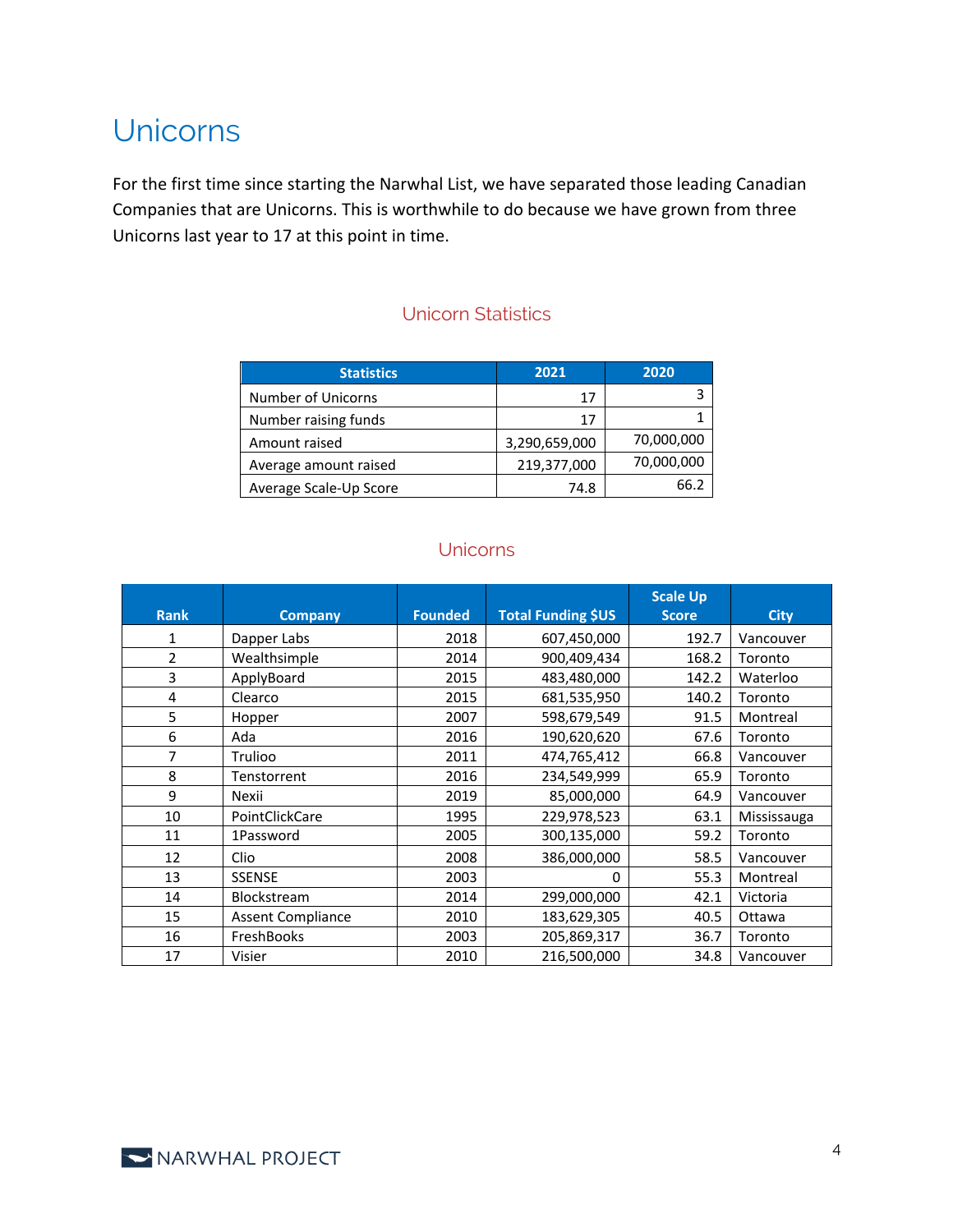# Computer Technology

2021 turned out to be a great year for computer technology Narwhals all other things being considered; and results show that Canada has made excellent progress at scaling companies. Exhibit 4 shows some summary statistics about the 40 computer technology firms on this year's Narwhal List.

### Computer Technology Statistics

| <b>Statistics</b>      | 2021          | 2020        |
|------------------------|---------------|-------------|
| Number raising funds   | 33            | 15          |
| Amount raised          | 2,573,984,851 | 551,213,000 |
| Average amount raised  | 77,999,541    | 36,748,000  |
| Average Scale-Up Score | 48.5          | 42.9        |
| List Cut-off           | 34.8          | 27 Z        |

#### Computer Technology Narwhals

| <b>Rank</b>    | <b>Company</b>        | <b>Founded</b> | <b>Total Funding</b><br>\$US | <b>Scale-Up</b><br><b>Score</b> | <b>City</b>   |
|----------------|-----------------------|----------------|------------------------------|---------------------------------|---------------|
| 1              | Neo Financial         | 2019           | 91,543,798                   | 112.9                           | Calgary       |
| $\overline{2}$ | Axelar                | 2020           | 28,750,000                   | 84.2                            | Waterloo      |
| 3              | Hootsuite             | 2008           | 299,900,000                  | 78.2                            | Vancouver     |
| 4              | Geotab                | 2000           | 0                            | 72.0                            | Mississauga   |
| 5              | Apollo Insurance      | 2018           | 11,401,106                   | 62.6                            | Vancouver     |
| 6              | AlayaCare             | 2014           | 293,405,685                  | 62.4                            | Montreal      |
| 7              | Properly              | 2018           | 126,292,408                  | 60.9                            | Toronto       |
| 8              | Smile CDR             | 2016           | 20,000,000                   | 60.4                            | Toronto       |
| 9              | Symend                | 2016           | 108,756,700                  | 57.2                            | Calgary       |
| 10             | Clutch Canada         | 2016           | 103,091,201                  | 56.7                            | Toronto       |
| 11             | PayFacto              | 2018           | 119,512,389                  | 50.4                            | Verdun        |
| 12             | <b>Vena Solutions</b> | 2011           | 272,805,416                  | 50.4                            | Toronto       |
| 13             | TealBook              | 2014           | 73,102,173                   | 49.1                            | Toronto       |
| 14             | Vosker                | 2018           | 78,135,988                   | 49.1                            | Victoriaville |
| 15             | Forma Ai              | 2016           | 13,000,000                   | 48.4                            | Toronto       |
| 16             | Klue                  | 2015           | 81,000,000                   | 48.0                            | Vancouver     |
| 17             | Soti Inc              | 1995           | 0                            | 47.1                            | Mississauga   |
| 18             | Rewind                | 2015           | 80,071,100                   | 46.9                            | Ottawa        |

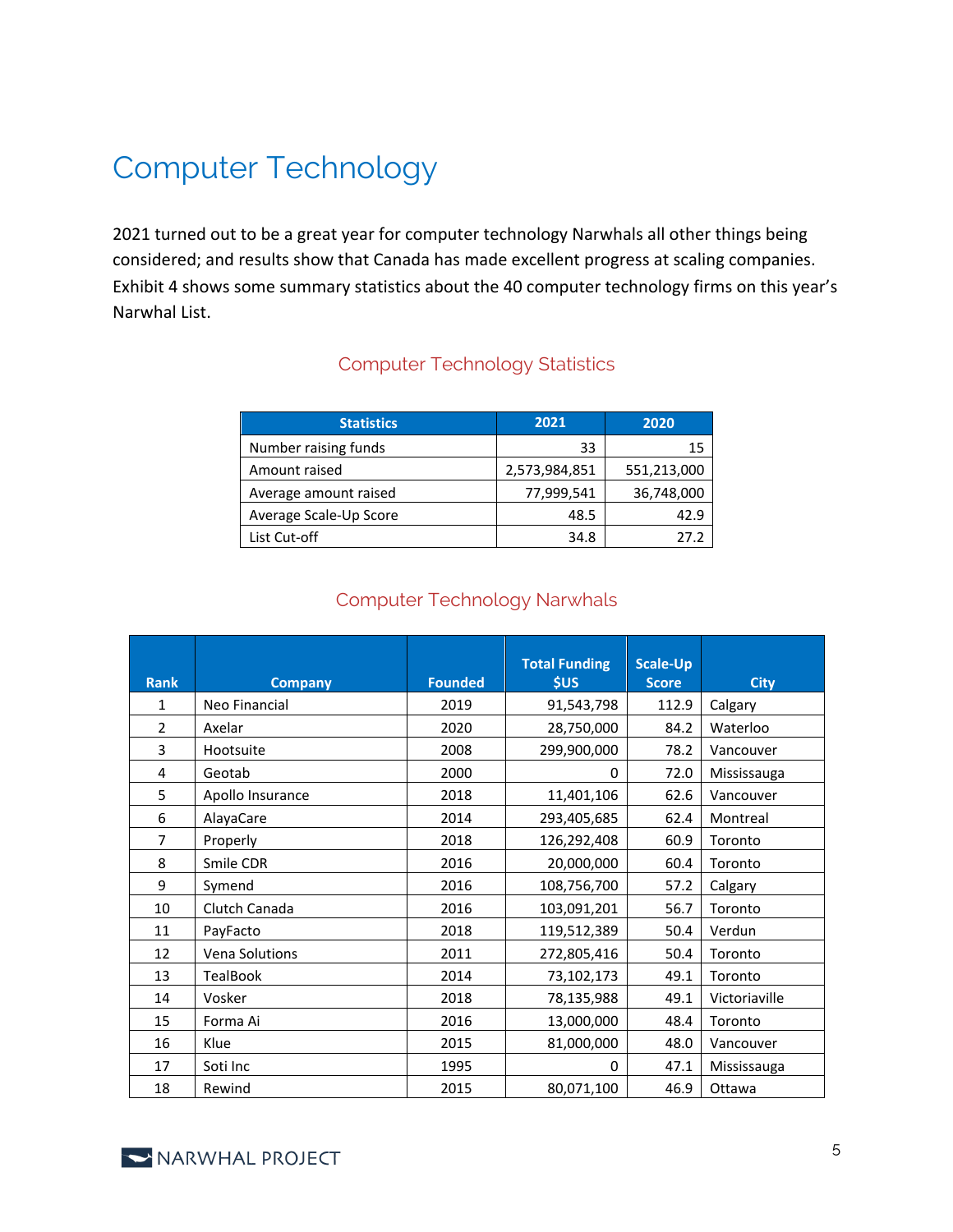| 19 | Fullscript                     | 2011 | 267,000,000 | 46.0 | Ottawa    |
|----|--------------------------------|------|-------------|------|-----------|
| 20 | Resq                           | 2018 | 46,500,000  | 42.3 | Toronto   |
| 21 | Loopio                         | 2014 | 208,087,350 | 41.1 | Toronto   |
| 22 | League                         | 2014 | 146,139,506 | 40.4 | Toronto   |
| 23 | TouchBistro                    | 2010 | 209,400,000 | 39.9 | Toronto   |
| 24 | Certn                          | 2016 | 33,968,305  | 39.8 | Victoria  |
| 25 | Global Relay                   | 1999 | 0           | 39.5 | Vancouver |
| 26 | KOHO Financial                 | 2014 | 113,387,179 | 39.0 | Toronto   |
| 27 | PocketPills                    | 2018 | 39,350,000  | 39.0 | Surrey    |
| 28 | <b>Flinks</b>                  | 2016 | 93,043,236  | 38.8 | Montreal  |
| 29 | <b>Essential Accessibility</b> | 2008 | 70,110,766  | 38.4 | Toronto   |
| 30 | Jobber                         | 2011 | 83,461,289  | 38.0 | Edmonton  |
| 31 | Conexiom                       | 2005 | 170,000,000 | 37.4 | Vancouver |
| 32 | RenoRun                        | 2016 | 21,100,513  | 37.1 | Montreal  |
| 33 | PartnerStack                   | 2015 | 36,173,010  | 36.7 | Toronto   |
| 34 | Bench                          | 2012 | 109,381,506 | 36.4 | Vancouver |
| 35 | Benevity                       | 2008 | 69,220,250  | 36.2 | Calgary   |
| 36 | <b>Prodigy Education</b>       | 2011 | 125,121,088 | 35.7 | Oakville  |
| 37 | Top Hat                        | 2009 | 234,400,000 | 35.6 | Toronto   |
| 38 | Vendasta                       | 2008 | 156,299,157 | 35.5 | Saskatoon |
| 39 | Semios                         | 2010 | 215,362,724 | 35.1 | Vancouver |
| 40 | Xanadu                         | 2016 | 135,621,647 | 34.8 | Toronto   |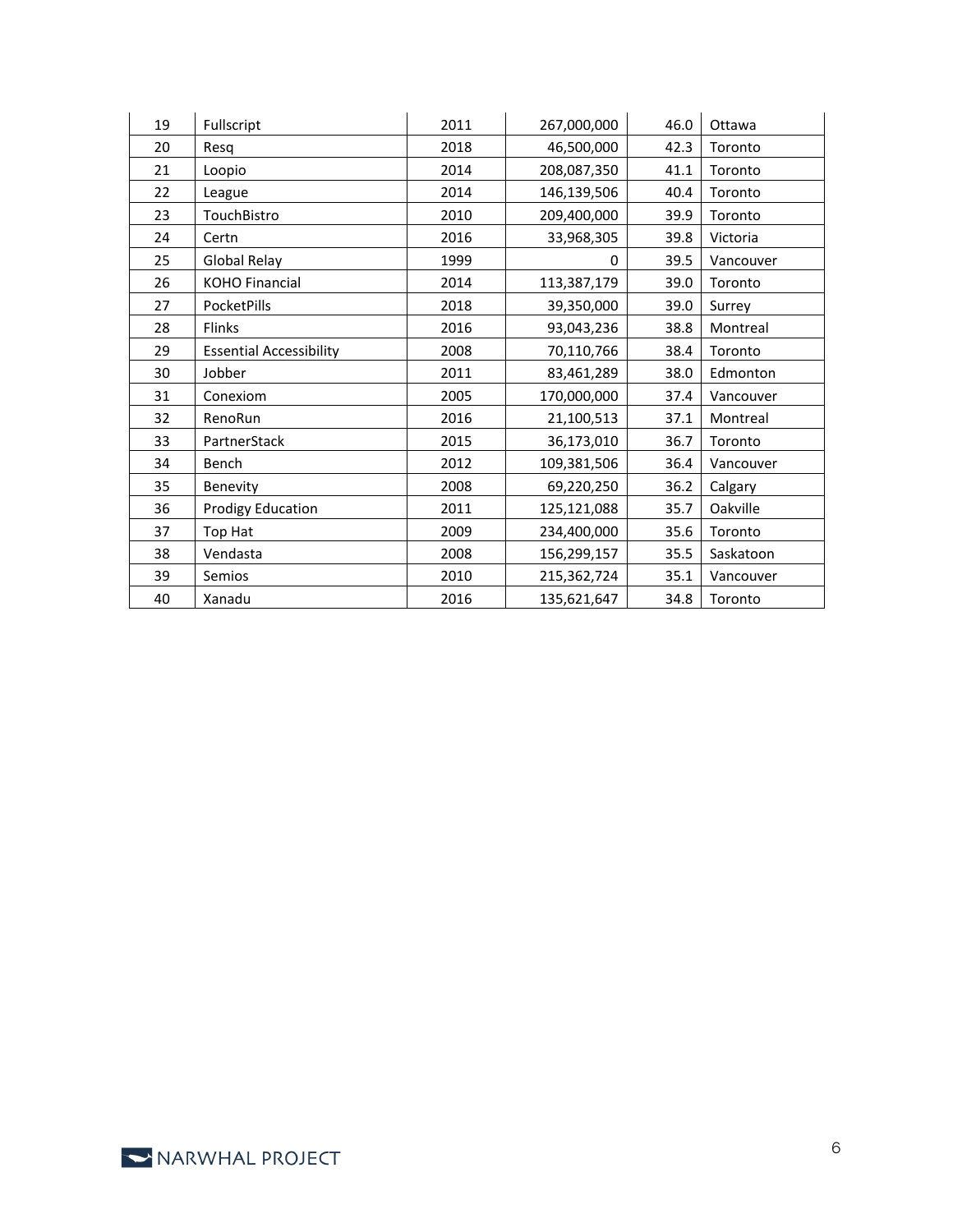# Health Technology

The results for the last year show the sector as being very promising for the future but in the midst of a rebuilding.

### Health Technology Statistics

| <b>Statistics</b>      | 2021        | 2020        |
|------------------------|-------------|-------------|
| Number raising funds   | 6           |             |
| Amount raised in 2019  | 535,711,000 | 194,100,000 |
| Average amount raised  | 89,285,000  | 38,820,000  |
| Average Scale-Up Score | 36.8        | 25.6        |
| List Cut-off           | 16.9        | 10.4        |

### Health Technology Narwhals

| <b>Rank</b>   | <b>Company</b>                    | <b>Founded</b> | <b>Total Funding</b><br>(SUS) | <b>Scale-Up</b><br><b>Score</b> | <b>City</b>   |
|---------------|-----------------------------------|----------------|-------------------------------|---------------------------------|---------------|
| 1             | <b>Notch Therapeutics</b>         | 2018           | 86,000,000                    | 76.7                            | Toronto       |
| $\mathcal{P}$ | Field Trip Health                 | 2019           | 19,500,000                    | 63.3                            | Toronto       |
| 3             | Deep Genomics                     | 2014           | 236,700,000                   | 50.8                            | Toronto       |
| 4             | <b>STEMCELL Technologies</b>      | 1993           | 15,000,000                    | 45.4                            | Vancouver     |
| 5.            | Virogin Biotech                   | 2015           | 204,000,000                   | 35.1                            | Vancouver     |
| 6             | <b>Orpyx Medical Technologies</b> | 2010           | 16,300,000                    | 24.1                            | Calgary       |
| 7             | <b>Optina Diagnostics</b>         | 2011           | 23,148,045                    | 19.7                            | Saint Laurent |
| 8             | Kardium                           | 2007           | 116,136,865                   | 18.3                            | Richmond      |
| 9             | Nicoya Lifesciences               | 2012           | 28,198,739                    | 18.1                            | Waterloo      |
| 10            | Ironshore Pharmaceuticals         | 2008           | 200.000.000                   | 16.9                            | Toronto       |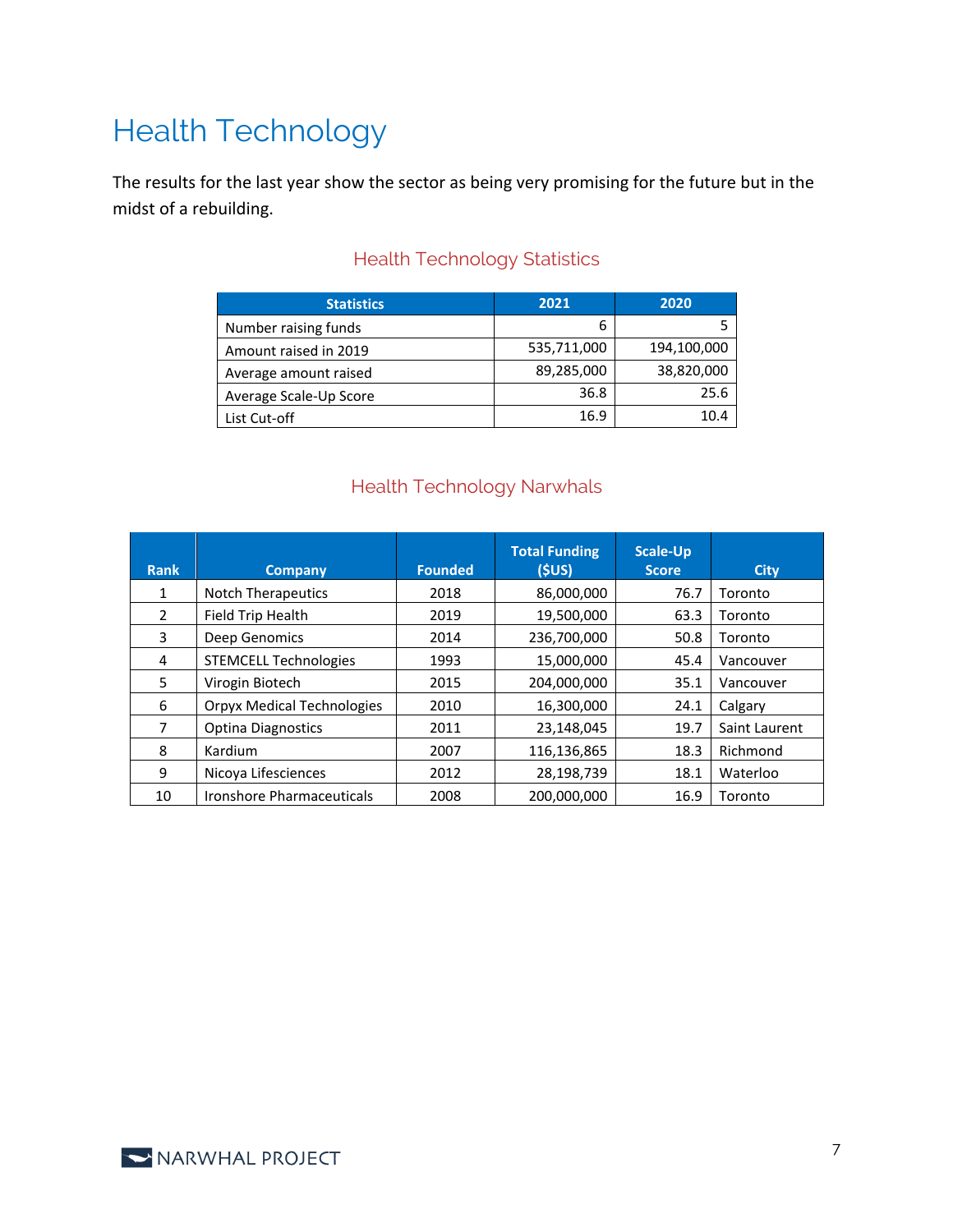# Clean Technology

This sector is slightly different from other sectors as it comprised not just of product companies but of companies such as Enerkem which transforms waste into transportation biofuels, renewable chemicals, and everyday products as well as others such as Amp Solar which is a global developer of flexible clean energy infrastructure.

### Clean Technology Statistics

| <b>Statistics</b>      | 2021        | 2020        |
|------------------------|-------------|-------------|
| Number raising funds   |             |             |
| Amount raised          | 579,914,000 | 265,000,000 |
| Average amount raised  | 115,983,000 | 66,350,000  |
| Average Scale-Up Score | 34.5        | 32.5        |
| List Cut Off           | 23.1        | 20.3        |

### Clean Technology Narwhals

| <b>Rank</b> | <b>Company</b>          | <b>Founded</b> | <b>Total Funding</b><br><b>SUS</b> | Scale-Up<br><b>Score</b> | <b>City</b> |
|-------------|-------------------------|----------------|------------------------------------|--------------------------|-------------|
| 1           | Amp Solar Group         | 2009           | 527,480,045                        | 53.8                     | Port Credit |
| 2           | Eddyfi                  | 2009           | 462,374,292                        | 46.1                     | Quebec      |
| 3           | Enerkem                 | 2000           | 616,487,749                        | 38.2                     | Montreal    |
| 4           | GHGSat                  | 2011           | 103,538,089                        | 36.6                     | Montreal    |
| 5           | Eavor                   | 2017           | 64,153,086                         | 34.6                     | Calgary     |
| 6           | CarbonCure Technologies | 2007           | 12,428,641                         | 32.6                     | Dartmouth   |
| 7           | <b>General Fusion</b>   | 2002           | 322,076,066                        | 32.3                     | Burnaby     |
| 8           | Stormfisher Biogas      | 2006           | 349,787,329                        | 24.1                     | Toronto     |
| 9           | Carbon Engineering      | 2009           | 110,355,247                        | 23.7                     | Squamish    |
| 10          | Svante                  | 2007           | 155,963,016                        | 23.1                     | Burnaby     |

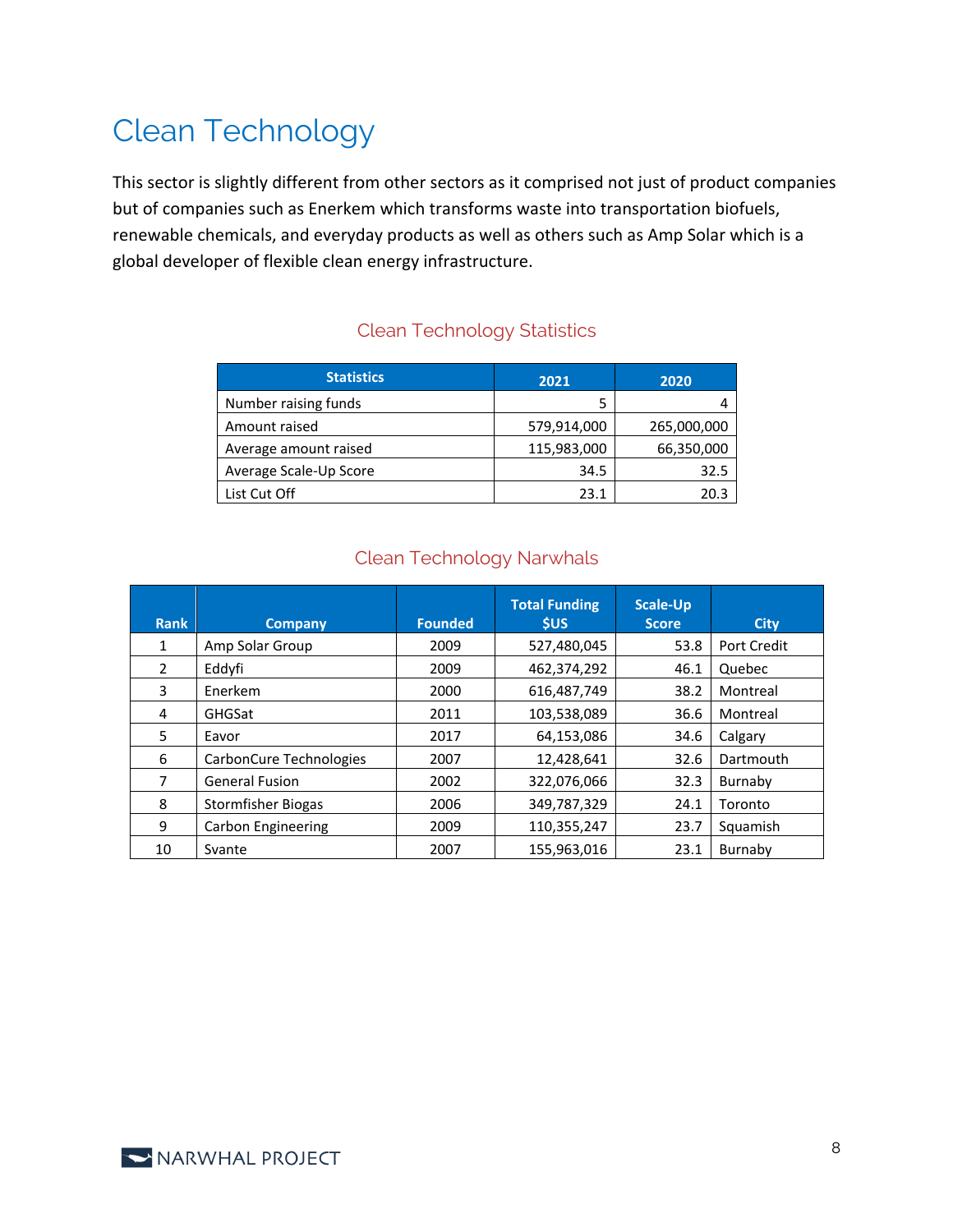# **Background**

The current report builds on our effort started six years ago and we are now providing here an annual update identifying private Canadian companies with the greatest success scaling.

In our first Impact Brief in 2017 (*The Narwhal List, released* March 2017*)*, we identified an approach to measuring the progress of product focussed technology companies through the use of "financial velocity". This concept enables companies to think easily and quickly about growth. If you have a large market that is ready and willing to purchase your innovation, then your growth is limited only by the capital you have on hand to fuel that growth.

We have changed our ranking methodology this year to measure success at scaling.

To assess firms scaling ability, we have used publicly available data so that any firm anywhere can be rated in the same way. The methods used to rate firms have to tie into those criteria that are used by investors, or purchasers and be well aligned to their criteria for evaluation. For this reason, we have used statistics relating to growth, capital, and size as follows:

- 1. **Employee growth** has been measured by the increase in the number of employees over the last two years. While the use of revenue growth rates would be preferable, as a proxy, for the purpose of this analysis, we have used LinkedIn data on employment growth.
- 2. The company's **Financial Velocity** which equals the total amount of cash raised divided by the number of years in existence. For the purpose of this analysis, we have used Crunchbase data.
- 3. The company's size as measured by the number of employees. This is available from LinkedIn.

From this data, an aggregate Scale-Up Score has been developed. This should not be seen as a measurement of potential but a measurement of how well the firm is scaling or growing at the point in time it is measured. Coming to a conclusion that a firm has "High Potential" is an exercise in frustration. Venture capitalists who do this for a living only get it right perhaps 20% of the time. Every firm has high potential if they do the right things. The key is to be able to tell them whether or not they are doing the right things, how are they progressing at scaling. In this way, by using a Scale-Up Score, one can rate a firm against its peers on an objective and thoroughly dispassionate basis without the politics of potential getting in the way of a useful discussion.

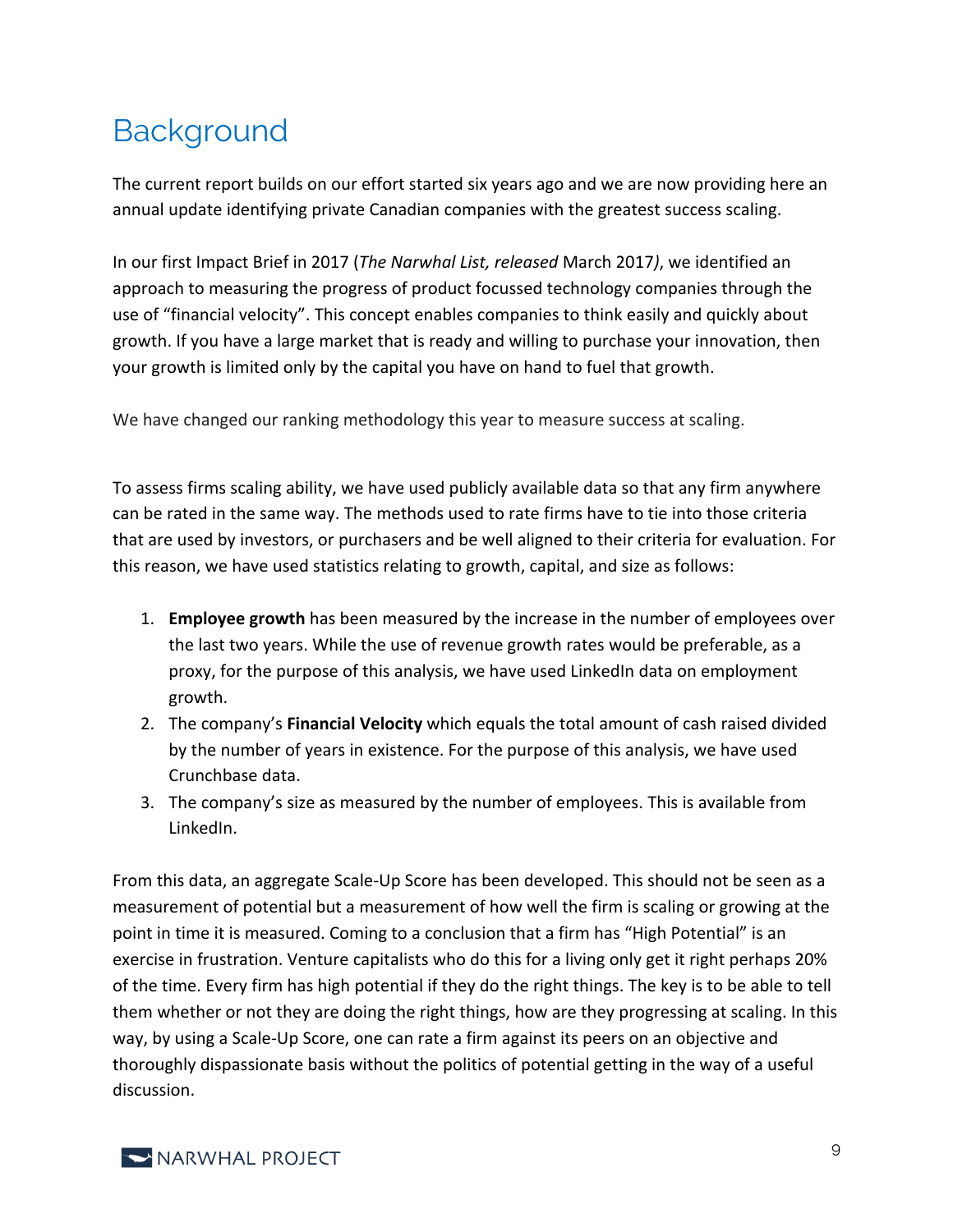This data can be used in a number of ways:

- To quickly assess firms in a portfolio
- To compare firms to each other.
- To assess a firm's progress over time.

The point of this work is to be able to initiate conversation about a firm's success at scaling and to enable them to take strategic action to either get on a different path towards success or improve their results.

To test the process and develop a cut-off level that indicated success at scaling, samples were taken from data on over 1,000 companies that received a Seed, Series A and Series B round as well as data from over 200 Unicorns and over 100 companies that have had an IPO in the last seven years. We have concluded that a firm at any stage with a Scale-Up Score of above 25 is one that is on the path to becoming a Unicorn or going public if it manages to maintain or improve its score.

# Methodology

This study looked at the fundraising statistics of over 1,000 private Canadian technology businesses listed on Crunchbase as at December 31, 2020. It also looked at several hundred more on LinkedIn.

To accumulate the data, all Canadian companies in the database that would have more than \$10 million of funding were downloaded from Crunchbase. Companies were reviewed for eligibility and certain ones were excluded including:

- Closed companies
- Companies that were still in business but that have had significant reversals
- Public companies
- Those whose business was not primarily technology
- Companies that are now headquartered in the US.

To find companies with under \$10 million capital on record, LinkedIn was used and a search was made for companies with:

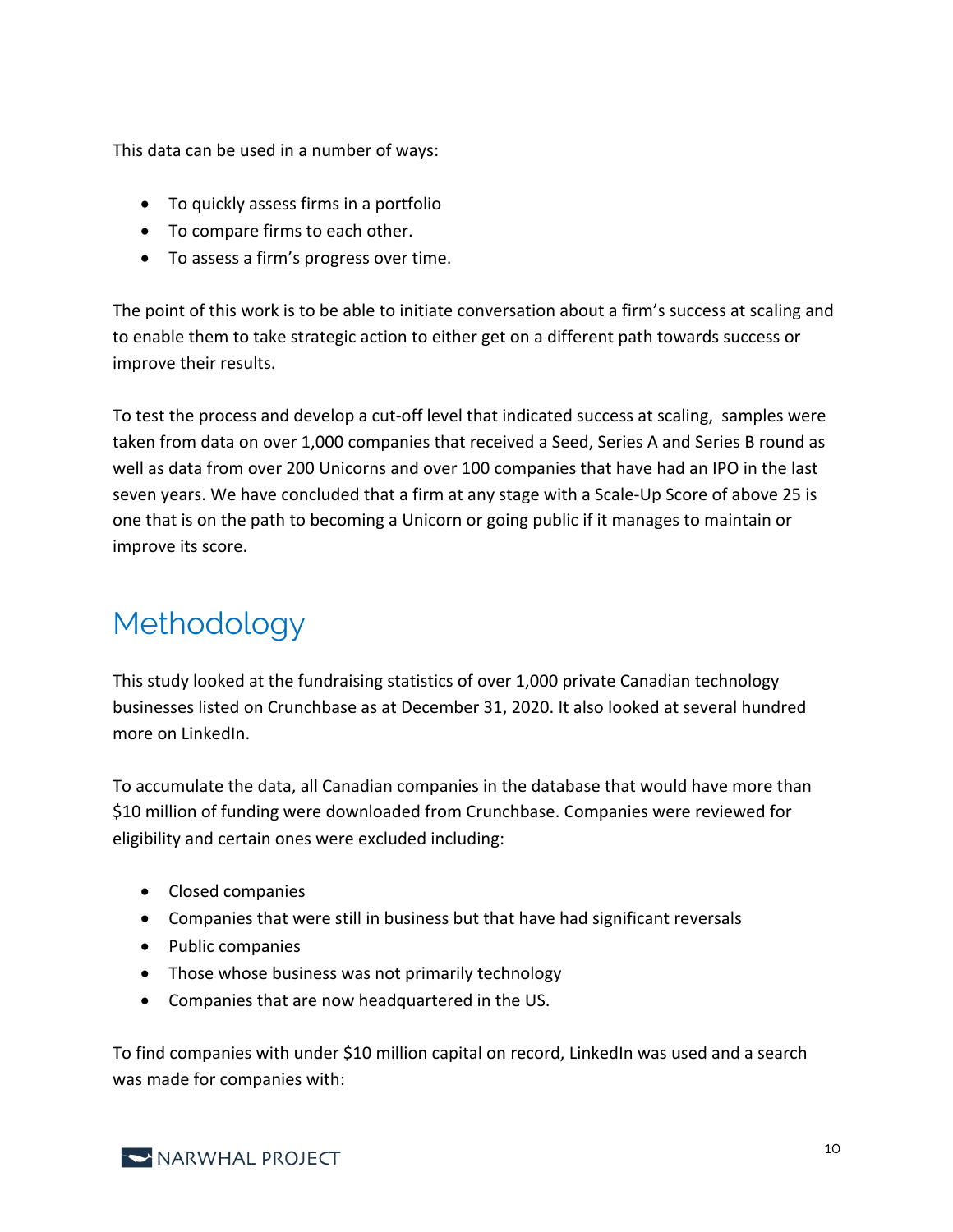- Over 500 employees with over 25% growth
- 200 500 employees with over 35% growth
- 50 200 employees with over 65% growth but only included those companies with over 100 people in tech

The data were only collected from public sources and may therefore be incomplete. Despite our best efforts, we may have omitted a company that belongs on the Narwhal List or may have included one that does not fit. All efforts were made to check the veracity of the data. Please note that all readers are encouraged to report errors or omissions. If we have made a mistake in reporting any company statistics or have inadvertently left off a company, please contact us and we will be pleased to update the list in a subsequent release.

For a detailed explanation of Scale-Up Scores and the research conducted to establish this, please contact the author of this report.